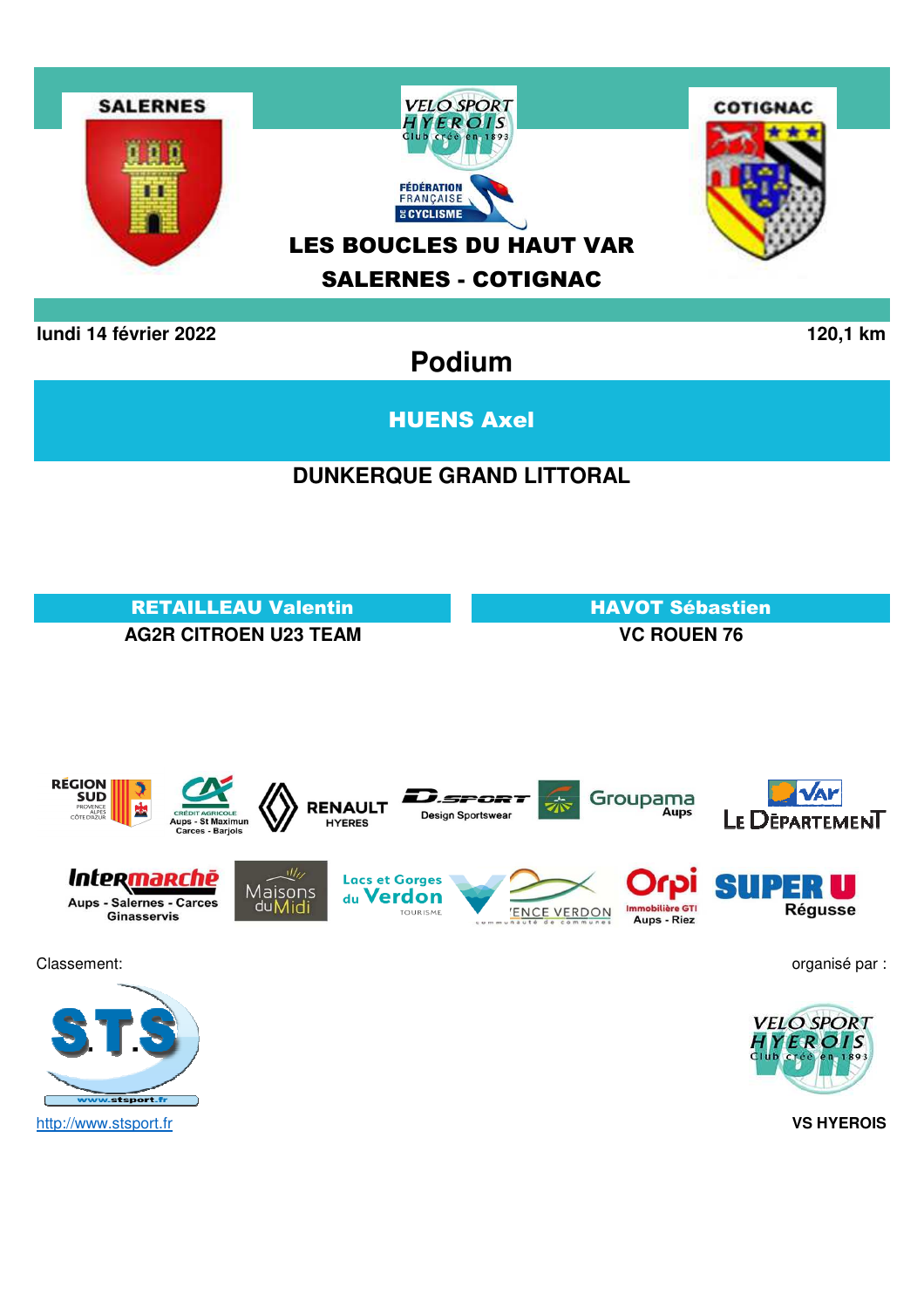

#### **LES BOUCLES DU HAUT VARSALERNES - COTIGNAC**

SALERNES





| Moyenne du Premier 41,754 km/h pour 120,1 km<br>lundi 14 février 2022 |                |                                                            |                                               |              |          |                                                                  |                                      |               |          |    |                                                            |                                                |              |
|-----------------------------------------------------------------------|----------------|------------------------------------------------------------|-----------------------------------------------|--------------|----------|------------------------------------------------------------------|--------------------------------------|---------------|----------|----|------------------------------------------------------------|------------------------------------------------|--------------|
|                                                                       | Pl. Dos        | Nom Prénom                                                 | <b>Equipe</b>                                 | <b>Temps</b> |          | Pl. Dos<br><b>Nom Prénom</b>                                     | Equipe                               | Temps Pl. Dos |          |    | <b>Nom Prénom</b>                                          | <b>Equipe</b>                                  | <b>Temps</b> |
| -1                                                                    |                | 184 HUENS Axel (FRA/1)                                     | DUNKERQUE GRAND LITTORAL                      | 2h52'35"     | 63       | 198 VERNIE Pierre (FRA/1)                                        | VC VAULX EN VELIN                    | à 01'06"      | lab      | 77 | * ADAM Guillaume (FRA/2)                                   | TEAM BRICQUEBEC COTENTIN                       |              |
| $\overline{2}$                                                        |                | 161 RETAILLEAU Valentin (FRA/1)                            | AG2R CITROEN U23 TEAM                         | à 00"        | 64       | 180 RICHARD Maxime (FRA/1)                                       | <b>CC ETUPES</b>                     | à 01'09'      | ab       | 81 | FAYOLLE Mehdi (FRA/1)                                      | CR4C ROANNE                                    |              |
| 3                                                                     |                | 50 HAVOT Sébastien (FRA/1)                                 | VC ROUEN 76                                   | à 08'        | 65       | 102 ALBERTI Stefano (ITA)                                        | CICLISTICA ROSTESE ITALIEN           | à 01'22"      | ab       | 82 | * LAYMOND Maxime (FRA/2)                                   | CR4C ROANNE                                    |              |
| 4                                                                     | 27             | MARTHE Nicolas (BEL/1)                                     | CYCLO CLUB NOGENT SUR OISE                    |              | 66       | 121 BEAUNE Romain (FRA/1)                                        | US STE AUSTREBERTHE PAVILLY BARENTIN | à 01'24"      | ab       | 83 | * BAUER Mikk (EST/2)                                       | CR4C ROANNE                                    |              |
| 5                                                                     |                | 105 ROSA Tommaso (ITA)                                     | CICLISTICA ROSTESE ITALIEN                    | à 24'        | 67       | 112 * PIRON Mathias (FRA/1)                                      | <b>BOURG AIN CYCLISME</b>            | à 01'27"      | lab      | 85 | D"HONDT Frederic (BEL/2)                                   | DN OCCITANIE                                   |              |
| 6                                                                     | 38             | * GAUTHERAT Pierre (FRA/1)                                 | SCO DIJON - TEAM MATERIEL VELO.COM            |              | 68       | <b>PAGNIER Louka (FRA/1)</b><br>67                               | <b>GUIDON CHALETTOIS</b>             | à 01'32"      | ab       | 87 | <b>VIDAL Victor (FRA/1)</b>                                | DN OCCITANIE                                   |              |
|                                                                       | 64             | BATISTA Camille (FRA/1)                                    | <b>GUIDON CHALETTOIS</b>                      |              | 69       | 126 FAURE Xavier (FRA/2)                                         | <b>ISSOIRE CYCLISME COMPETITON</b>   | à 01'35"      | ab       | 88 | FERNANDEZ Benoît (FRA/2)                                   | DN OCCITANIE                                   |              |
| 8                                                                     | 80             | MARIN Julien (FRA/1)                                       | CR4C ROANNE                                   |              | 70       | 20<br>* CAMPIONI Matéo (FRA/1)                                   | AC BISONTINE                         |               | ab       | 90 | * BILLOTET Mathieu (FRA/2)                                 | DN OCCITANIE                                   |              |
| 9                                                                     |                | 104 PALMA Alessio (ITA)                                    | CICLISTICA ROSTESE ITALIEN                    |              | 71       | 52<br>JAMOT Julien (FRA/1)                                       | VC ROUEN 76                          | à 02'12"      | lab      | 91 | FRAISSIGNES Fabien (FRA/2)                                 | DN OCCITANIE                                   |              |
| 10                                                                    | 55             | PIERRE Alexis (FRA/1)                                      | VC ROUEN 76                                   |              | 72       | 37<br>* DEVROUTE Corentin (FRA/1)                                | SCO DIJON - TEAM MATERIEL VELO.COM   | à 02'34'      | ab       | 92 | GIMENEZ Lenaïc (FRA/2)                                     | ASPTT NANCY MEURTHE ET MOSELLE                 |              |
| 11                                                                    | 26             | JOT Hugo (FRA/1)                                           | CYCLO CLUB NOGENT SUR OISE                    |              | 73       | 78<br>BELANGER Florentin (FRA/1)                                 | CR4C ROANNE                          | à 03'03"      | ab       | 93 | BOULZAT Simon (FRA/2)                                      | ASPTT NANCY MEURTHE ET MOSELLE                 |              |
| 12                                                                    |                | 107 GUERNALEC Victor (FRA/1)                               | <b>BOURG AIN CYCLISME</b>                     |              | 74       | 113 LEBEAU Mattis (FRA/1)                                        | SPRINTER NICE METROPOLE              | à 03'10"      | ab       | 94 | <b>BREMONT Lucas (FRA/2)</b>                               | ASPTT NANCY MEURTHE ET MOSELLE                 |              |
| 13                                                                    | 35             | LOISY Tanguy (FRA/1)                                       | EC ST ETIENNE                                 |              | 75       | 97<br>BIETRY Sacha (FRA/1)                                       | ASPTT NANCY MEURTHE ET MOSELLE       | à 04'31       | lab      |    | 95 PIERRAT Julien (FRA/1)                                  | ASPTT NANCY MEURTHE ET MOSELLE                 |              |
| 14                                                                    | 58             | SAGNIER Théo (FRA/1)                                       | PARIS CYCLISTE OLYMPIQUE                      |              | 76       | 167 NEHR Julien (FRA/2)                                          | TEAM MACADAM'S COWBOYS               |               | ab       |    | 101 RUSSO Enrico (ITA)                                     | CICLISTICA ROSTESE ITALIEN                     |              |
| 15                                                                    |                | 199 LEONIEN Alexandre (FRA/1)                              | VC VAULX EN VELIN                             |              | 77       | 39<br>NAVARRO Corentin (FRA/1)                                   | SCO DIJON - TEAM MATERIEL VELO.COM   | à 04'49"      | lab      |    | 108 GUILLOT Jocelyn (FRA/1)                                | <b>BOURG AIN CYCLISME</b>                      |              |
| 16                                                                    | 25             | HANSART Philéas (FRA/1)                                    | CYCLO CLUB NOGENT SUR OISE                    |              | 78       | COLLUCCINI Nicolas (FRA/1)<br>114                                | SPRINTER NICE METROPOLE              | à 05'49"      | ab       |    | 109 KNECHT Noah (FRA/1)                                    | <b>BOURG AIN CYCLISME</b>                      |              |
| 17                                                                    |                | 155 * GIORDANENGO Tom (FRA/2)                              | MARTIGUES SC                                  |              | 79       | 76<br>* CLOUAIRE Raphaël (FRA/2)                                 | TEAM BRICQUEBEC COTENTIN             |               | ab       |    | 110 LE CAM Brendan (FRA/1)                                 | <b>BOURG AIN CYCLISME</b>                      |              |
| 18                                                                    |                | 99 LAINO Edoardo (ITA)                                     | CICLISTICA ROSTESE ITALIEN                    |              | 80       | 128 RAYNAUD Baptiste (FRA/2)                                     | <b>ISSOIRE CYCLISME COMPETITON</b>   |               | ab       |    | 115 BOTTIN Timo (FRA/2)                                    | SPRINTER NICE METROPOLE                        |              |
| 19                                                                    |                | 119 SIMON Yohann (FRA/1)                                   | US STE AUSTREBERTHE PAVILLY BARENTIN          |              | 81       | 73<br>HEBERT Ambroise (FRA/1)                                    | TEAM BRICQUEBEC COTENTIN             | à 05'51       | ab       |    | 118 * PAYANY Matt (FRA/2)                                  | SPRINTER NICE METROPOLE                        |              |
| 20                                                                    | 15             | BOLOT Simon (FRA/1)                                        | AC BISONTINE                                  |              | 82       | 181<br>LEYMAN Celestin (BEL/1)                                   | DUNKERQUE GRAND LITTORAL             |               | ab       |    | 120 CHOPIER Loïc (FRA/1)                                   | US STE AUSTREBERTHE PAVILLY BARENTIN           |              |
| 21                                                                    | 36             | * BENETEAU Lucas (FRA/1)                                   | SCO DIJON - TEAM MATERIEL VELO.COM            |              | 83       | 89<br>PHILLIPPON Elliot (FRA/1)                                  | DN OCCITANIE                         |               | ab       |    | 123 POLAERT Alexandre (FRA/1)                              | US STE AUSTREBERTHE PAVILLY BARENTIN           |              |
| 22                                                                    |                | 183 MATTHYS Louka (BEL/1)                                  | DUNKERQUE GRAND LITTORAL                      |              | 84       | 79<br>VARAGO Jérémy (FRA/1)                                      | CR4C ROANNE                          |               | ab       |    | 125 CHERION Baptiste (FRA/1)                               | <b>ISSOIRE CYCLISME COMPETITON</b>             |              |
| 23                                                                    |                | 46 * SOLER Victor (FRA/2)                                  | CHARVIEU CHAVAGNEUX ISERE CYCLISME            |              | 85       | SOUTON Julien (FRA/1)<br>41                                      | SCO DIJON - TEAM MATERIEL VELO.COM   | à 05'58"      | ab       |    | 129 SALVY Jules (FRA/2)                                    | <b>ISSOIRE CYCLISME COMPETITON</b>             |              |
| 24                                                                    |                | 135 CHANUT Lucas (FRA/2)                                   | VÉLO CLUB TOURNUS-PASSION BOULANGE            |              | 86       | 53<br>* DELARUE Max (FRA/2)                                      | VC ROUEN 76                          | à 06'09'      | ab       |    | 130 STEMPEL Cédric (FRA/2)                                 | <b>ISSOIRE CYCLISME COMPETITON</b>             |              |
| 25                                                                    |                | 177 * HANNAY Tyler (GBR/2)                                 | <b>CC ETUPES</b>                              |              | 87       | 196 PLAISANT Lucas (FRA/1)                                       | VC VAULX EN VELIN                    | à 06'23"      | ab       |    | 131 LANGLAIS Alexandre (FRA/1)                             | VÉLO CLUB TOURNUS-PASSION BOULANGE             |              |
| 26                                                                    |                | 13 KONIJN Alexander (NED/1)                                | AVC AIX EN PROVENCE                           |              | 88       | * PERROT Leopold (FRA/1)<br>12                                   | AVC AIX EN PROVENCE                  | à 08'12"      | ab       |    | 132 DELPLANQUE Alexis (FRA/2)                              | VÉLO CLUB TOURNUS-PASSION BOULANGE             |              |
| 27                                                                    |                | 103 * VALERIO Damiano (ITA)                                | CICLISTICA ROSTESE ITALIEN                    |              | 89       | 48<br><b>DUCRET Justin (FRA/1)</b>                               | CHARVIEU CHAVAGNEUX ISERE CYCLISME   | à 08'53"      | ab       |    | 133 GUYOT Maxime (FRA/2)                                   | VÉLO CLUB TOURNUS-PASSION BOULANGE             |              |
| 28                                                                    | 62             | MIOMANDRE HARAMBILLET Estéb PARIS CYCLISTE OLYMPIQUE       |                                               |              | 90       | 170 PHILIS Yann (FRA/1)                                          | NEUVES-MAISONS CYCLISME              |               | ab       |    | 136 JUSSELIN Théo (FRA/2)                                  | VÉLO CLUB TOURNUS-PASSION BOULANGE             |              |
| 29                                                                    |                | 176 * CASI VIALLET Isao Robin (FRA/2CC ETUPES              |                                               |              | 91       | 164 JUMEAUX Louis (FRA/2)                                        | TEAM MACADAM'S COWBOYS               | à 08'55'      | ab       |    | 137 * LIEVRE Matis (FRA/2)                                 | CORBAS LYON METROPOLE                          |              |
| 30                                                                    | $\overline{4}$ | * PEDERSEN Eric (SWE)                                      | <b>UC MONACO</b>                              |              | 92       | 49<br>* HUSNI Thomas (FRA/2)                                     | CHARVIEU CHAVAGNEUX ISERE CYCLISME   |               | ab       |    | 139 * MILLAT Adrien (FRA/2)                                | CORBAS LYON METROPOLE                          |              |
| 31                                                                    |                | 187 * LEDOUX Trystan (BEL/2)                               | DUNKERQUE GRAND LITTORAL                      |              | 93       | 117 FOURMY Nathan (FRA/1)                                        | SPRINTER NICE METROPOLE              | à 09'01'      | lab      |    | 140 TEGHILLO Florent (FRA/2)                               | CORBAS LYON METROPOLE                          |              |
| 32                                                                    |                | 194 ALLARD Basile (FRA/1)                                  | VC VAULX EN VELIN                             |              | 94       | 145 RICHARD Baptiste (FRA/1)                                     | UV AUBE                              | à 09'39'      | ab       |    | 141 WAIS Ahmad Badreddin (SYR/1)                           | CORBAS LYON METROPOLE                          |              |
| 33                                                                    | 86             | * PIALHOUX Elian (FRA/2)                                   | DN OCCITANIE                                  |              | 95       | 40<br><b>RIGOLLOT Mathieu (FRA/1)</b>                            | SCO DIJON - TEAM MATERIEL VELO.COM   |               | ab       |    | 142 * AMBERT Nicolas (FRA/2)                               | UV AUBE                                        |              |
| 34                                                                    |                | 127 JOIN Alexandre (FRA/2)                                 | <b>ISSOIRE CYCLISME COMPETITON</b>            |              | 96       | * TESSIORE Tommaso (ITA)                                         | <b>UC MONACO</b>                     | à 09'44'      | ab       |    | 143 BEURVILLE Maximilien (FRA/2)                           | UV AUBE                                        |              |
| 35                                                                    |                | 185 LABBE Benjamin (FRA/1)                                 | DUNKERQUE GRAND LITTORAL                      |              | 97       | 138 MALBREIL Romain (FRA/2)                                      | CORBAS LYON METROPOLE                | à 10'07'      | ab       |    | 147 ROSE Christophe (FRA/2)                                | <b>OCC ANTIBES</b>                             |              |
| 36                                                                    |                | 106 * BETELLI Pierre (FRA/1)                               | <b>BOURG AIN CYCLISME</b>                     | à 33"        | 98       | 9<br><b>BREUILLARD Nicolas (FRA/1)</b>                           | AVC AIX EN PROVENCE                  | à 10'13"      | lab      |    | 148 MOCINI Federico (FRA/2)                                | <b>OCC ANTIBES</b>                             |              |
| 37                                                                    |                | 72 * MEAL Theo (FRA/1)                                     | TEAM BRICQUEBEC COTENTIN                      |              | ab       | $\overline{2}$<br><b>HÖGLUND August (SWE)</b>                    | UC MONACO                            |               | ab       |    | 149 HERER Marek (FRA/2)                                    | <b>OCC ANTIBES</b>                             |              |
| 38                                                                    |                | 146 DE JONCKHEERE Johan (FRA/1)                            | UV AUBE                                       |              | ab       | * BELOHOVOSCIKS Kristians (LAT) UC MONACO<br>-5                  |                                      |               | ab       |    | 150 HERER Aurélien (FRA/2)                                 | <b>OCC ANTIBES</b>                             |              |
| 39                                                                    |                | 111 LEROY Olivier (FRA/1)                                  | <b>BOURG AIN CYCLISME</b>                     |              | ab       | ALAZARD Remi (FRA/2)<br>-8                                       | AVC AIX EN PROVENCE                  |               | ab       |    | 151 * MALLET Quentin (FRA/2)                               | <b>OCC ANTIBES</b>                             |              |
| 40                                                                    | 6              | * MÉSZÁROS Bence (HUN)                                     | <b>UC MONACO</b>                              |              | ab       | 10<br>* KILLY Jonah (USA/2)                                      | AVC AIX EN PROVENCE                  |               | ab       |    | 152 ANDREEV Yordan (BUL/1)                                 | MARTIGUES SC                                   |              |
| 41<br>42                                                              | 47             | * MARTIN Louison (FRA/2)<br>162 * TRONCHON Bastien (FRA/1) | CHARVIEU CHAVAGNEUX ISERE CYCLISME            |              | ab<br>ab | MONGE Cedric (FRA/1)<br>11<br><b>ROGER Gabriel (FRA/1)</b><br>14 | AVC AIX EN PROVENCE                  |               | ab<br>ab |    | 153 CUVELIER Stephane (FRA/1)<br>154 DE SIMONE Luc (FRA/1) | MARTIGUES SC                                   |              |
| 43                                                                    |                | 144 BLONDEL HERMANT Emile (FRA/1 UV AUBE                   | AG2R CITROEN U23 TEAM                         |              | ab       | 16<br>BULLER John (IRL/1)                                        | AVC AIX EN PROVENCE                  |               | ab       |    | 156 * ALLARD Matéo (FRA/1)                                 | MARTIGUES SC                                   |              |
| 44                                                                    |                | 71 MALLE Nicolas (FRA/1)                                   |                                               |              | ab       | 17<br>BARTHOULOT Romain (FRA/1)                                  | <b>AC BISONTINE</b>                  |               | ab       |    | 157 * CHAUSSINAND Joris (FRA/1)                            | AG2R CITROEN U23 TEAM                          |              |
| 45                                                                    |                | 197 TOURDE Victor (FRA/1)                                  | TEAM BRICQUEBEC COTENTIN<br>VC VAULX EN VELIN |              | ab       | MORICHON Thomas (FRA/1)<br>18                                    | AC BISONTINE<br>AC BISONTINE         |               | ab       |    | 159 * LABROSSE Jordan (FRA/1)                              | AG2R CITROEN U23 TEAM<br>AG2R CITROEN U23 TEAM |              |
| 46                                                                    |                | 168 OUELLET Edward (CAN/2)                                 | TEAM MACADAM'S COWBOYS                        |              | ab       | 22<br>AVOINE Kévin (FRA/1)                                       | CYCLO CLUB NOGENT SUR OISE           |               | ab       |    | 160 * LACROIX Baptiste (FRA/1)                             | AG2R CITROEN U23 TEAM                          |              |
| 47                                                                    |                | 116 FAVARD Gatien (FRA/1)                                  | SPRINTER NICE METROPOLE                       |              | ab       | HAMON Nicolas (FRA/1)<br>24                                      | CYCLO CLUB NOGENT SUR OISE           |               | ab       |    | 163 FEIREISEN Thomas (FRA/1)                               | TEAM MACADAM'S COWBOYS                         |              |
| 48                                                                    | 96             | PULLEN Daniel (GBR/1)                                      | ASPTT NANCY MEURTHE ET MOSELLE                |              | ab       | 28<br>PASTOT Vincent (FRA/1)                                     | CYCLO CLUB NOGENT SUR OISE           |               | ab       |    | 165 BOUARD Brendan (FRA/1)                                 | TEAM MACADAM'S COWBOYS                         |              |
| 49                                                                    | 19             | * MERMET Rémi (FRA/2)                                      | <b>AC BISONTINE</b>                           |              | ab       | 30<br><b>CAILLIAU Taïno (FRA/1)</b>                              | EC ST ETIENNE                        |               | ab       |    | 169 STOPA Guillaume (FRA/1)                                | TEAM MACADAM'S COWBOYS                         |              |
| 50                                                                    |                | 45 REINA Nathan (FRA/1)                                    | CHARVIEU CHAVAGNEUX ISERE CYCLISME            |              | ab       | CAPRON Rémi (FRA/1)<br>31                                        | EC ST ETIENNE                        |               | ab       |    | 171 WEBER Théo (FRA/2)                                     | NEUVES-MAISONS CYCLISME                        |              |
| 51                                                                    |                | 100 GASPERIN Alessio (ITA)                                 | CICLISTICA ROSTESE ITALIEN                    |              | ab       | LESAGE Corentin (FRA/1)<br>34                                    | EC ST ETIENNE                        |               | ab       |    | 174 * ACKERMANN Thomas (FRA/1)                             | <b>CC ETUPES</b>                               |              |
| 52                                                                    |                | 158 DELPHIS Thomas (FRA/1)                                 | AG2R CITROEN U23 TEAM                         | à 39"        | ab       | CHATELUS Axel (FRA/1)<br>44                                      | CHARVIEU CHAVAGNEUX ISERE CYCLISME   |               | ab       |    | 175 BOSONI Victor (FRA/2)                                  | <b>CC ETUPES</b>                               |              |
| 53                                                                    | 3              | VAINIO Veeti (FIN)                                         | UC MONACO                                     |              | ab       | 54 PETIT Clément (FRA/1)                                         | VC ROUEN 76                          |               | ab       |    | 179 HUYET Baptiste (FRA/1)                                 | <b>CC ETUPES</b>                               |              |
| 54                                                                    | 32             | CHAILLAN Emanuel (FRA/1)                                   | EC ST ETIENNE                                 |              | ab       | 57<br>* MACE Marius (FRA/1)                                      | PARIS CYCLISTE OLYMPIQUE             |               | ab       |    | 182 * BAUDUIN Antoine (FRA/1)                              | DUNKERQUE GRAND LITTORAL                       |              |
| 55                                                                    |                | 178 * RENARD HAQUIN Henri François CC ETUPES               |                                               | à 41'        | ab       | 59<br><b>MAFFEIS Dany (FRA/1)</b>                                | PARIS CYCLISTE OLYMPIQUE             |               | ab       |    | 186 VANDERMEERSCH Emilien (FRA/1DUNKERQUE GRAND LITTORAL   |                                                |              |
| 56                                                                    |                | 124 BOULENGER Adrien (FRA/2)                               | US STE AUSTREBERTHE PAVILLY BARENTIN          |              | ab       | * DURAND Dylan (FRA/2)<br>60                                     | PARIS CYCLISTE OLYMPIQUE             |               | ab       |    | 188 BOUDIGNON Jérémy (FRA/2)                               | <b>BMC BEZIERS</b>                             |              |
| 57                                                                    |                | 23 BACON Romain (FRA/1)                                    | CYCLO CLUB NOGENT SUR OISE                    | à 45"        | ab       | * PERIGOIS Lucas (FRA/1)<br>61                                   | PARIS CYCLISTE OLYMPIQUE             |               | ab       |    | 189 NOGUERA Camille (FRA/2)                                | <b>BMC BEZIERS</b>                             |              |
| 58                                                                    |                | 56 VALOGNES Thibault (FRA/1)                               | VC ROUEN 76                                   | à 47"        | ab       | 63<br>MARCOUX Rémi (FRA/1)                                       | PARIS CYCLISTE OLYMPIQUE             |               | ab       |    | 190 DIAZ Alexandre (FRA/2)                                 | <b>BMC BEZIERS</b>                             |              |
| 59                                                                    | 51             | JACQUEMIN Colin (FRA/1)                                    | VC ROUEN 76                                   | à 51"        | ab       | 65<br>* DUC Maxence (FRA/1)                                      | <b>GUIDON CHALETTOIS</b>             |               | ab       |    | 192 TOUBOUL Steeve (FRA/2)                                 | <b>BMC BEZIERS</b>                             |              |
| 60                                                                    |                | 122 * TERADA Yoshiki (JPN/1)                               | US STE AUSTREBERTHE PAVILLY BARENTIN          | à 54"        | ab       | <b>FORESTIER Loïc (FRA/1)</b><br>66                              | <b>GUIDON CHALETTOIS</b>             |               | ab       |    | 193 TOBAL Kevin (FRA/2)                                    | <b>BMC BEZIERS</b>                             |              |
| 61                                                                    |                | 134 JAVOUHEY Clément (FRA/2)                               | VÉLO CLUB TOURNUS-PASSION BOULANGE            |              | ab       | 70<br>* TRICOT Corentin (FRA/2)                                  | <b>GUIDON CHALETTOIS</b>             |               | ab       |    | 195 BUFFIN Loïs (FRA/1)                                    | VC VAULX EN VELIN                              |              |
| 62                                                                    |                | 68 * POLETTO Antoine (FRA/2)                               | <b>GUIDON CHALETTOIS</b>                      | à 01'00" ab  |          | 75 OLARD Antoine (FRA/2)                                         | TEAM BRICQUEBEC COTENTIN             |               |          |    |                                                            |                                                |              |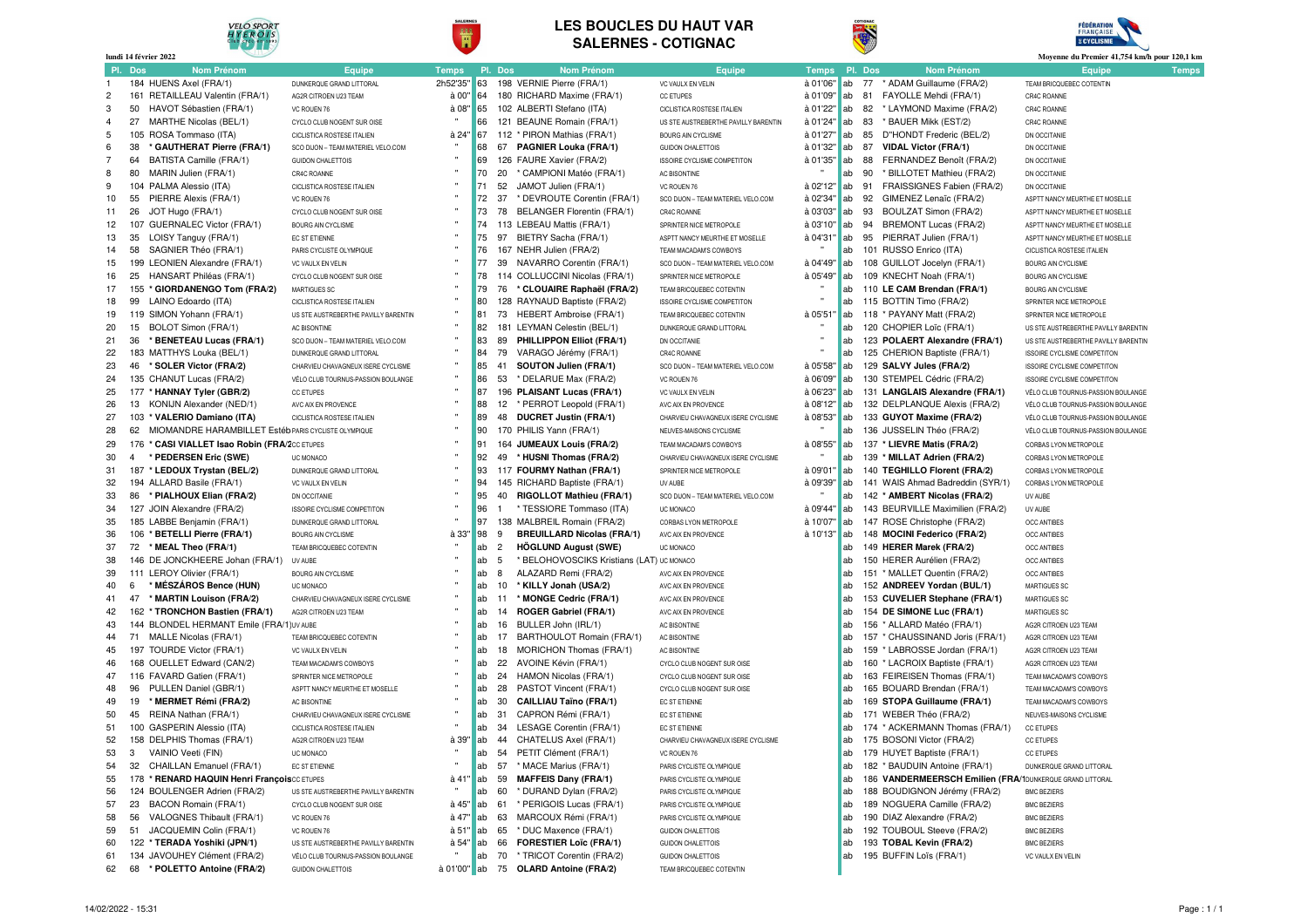

## **LES BOUCLES DU HAUT VAR SALERNES - COTIGNAC**





## **Grimpeurs**



|    |            | <b>GPM1</b>                 |            |                                  |            |    |            | GPM <sub>2</sub>           |               |            |
|----|------------|-----------------------------|------------|----------------------------------|------------|----|------------|----------------------------|---------------|------------|
| Rg | <b>Dos</b> | <b>Prénom Nom</b>           |            | <b>Equipe</b>                    | <b>Pts</b> | Rg | <b>Dos</b> | <b>Prénom Nom</b>          | <b>Equipe</b> | <b>Pts</b> |
|    | 31         | Rémi CAPRON                 | ESC        |                                  | 5          |    | 161        | <b>Valentin RETAILLEAU</b> | ACT           | 5          |
| 2  | 62         | Estéban MIOMANDRE HARAM PCO |            |                                  | 3          | 2  | 159        | Jordan LABROSSE            | ACT           | 3          |
| 3  | 87         | Victor VIDAL                | <b>OCC</b> |                                  | 2          | 3  | 162        | <b>Bastien TRONCHON</b>    | ACT           | ◠          |
| 4  | 107        | <b>Victor GUERNALEC</b>     | <b>BAC</b> |                                  |            | 4  | 112        | <b>Mathias PIRON</b>       | <b>BAC</b>    |            |
|    |            |                             |            | <b>Classements des Grimpeurs</b> |            |    |            |                            |               |            |
| Rg | <b>Dos</b> | <b>Prénom Nom</b>           |            | <b>Equipe</b>                    | <b>Pts</b> | Rq | <b>Dos</b> | <b>Prénom Nom</b>          | <b>Equipe</b> | <b>Pts</b> |
|    | 161        | <b>Valentin RETAILLEAU</b>  | ACT        |                                  | 5          | 4  | 27         | Nicolas MARTHE             | <b>CCN</b>    |            |
| 2  | 62         | Estéban MIOMANDRE HARAM PCO |            |                                  | 3          | 5  | 112        | <b>Mathias PIRON</b>       | <b>BAC</b>    |            |
| 3  | 59         | Dany MAFFEIS                | <b>PCO</b> |                                  | 2          |    |            |                            |               |            |



# **Meilleur Sprinteurs**



|    |                    | <b>Sprint 1</b>         |               |      |    |            | <b>Sprint 2</b>            |               |            |
|----|--------------------|-------------------------|---------------|------|----|------------|----------------------------|---------------|------------|
| Rg | <b>Dos</b>         | <b>Prénom Nom</b>       | <b>Equipe</b> | Pts: | Rg | <b>Dos</b> | <b>Prénom Nom</b>          | <b>Equipe</b> | <b>Pts</b> |
|    | 50                 | Sébastien HAVOT         | <b>VCR</b>    | 5    |    | 50         | Sébastien HAVOT            | <b>VCR</b>    | 5          |
| 2  | 27                 | Nicolas MARTHE          | <b>CCN</b>    | 3    | 2  | 27         | Nicolas MARTHE             | <b>CCN</b>    | ≏          |
| 3  | 184                | Axel HUENS              | <b>DLC</b>    | 2    | 3  | 184        | Axel HUENS                 | <b>DLC</b>    | ∩          |
| 4  | 162.               | <b>Bastien TRONCHON</b> | ACT           |      | 4  | 161        | <b>Valentin RETAILLEAU</b> | <b>ACT</b>    |            |
|    | <b>Classements</b> |                         |               |      |    |            |                            |               |            |
| Rg | <b>Dos</b>         | <b>Prénom Nom</b>       | <b>Equipe</b> | Pts: | Rg | <b>Dos</b> | <b>Prénom Nom</b>          | <b>Equipe</b> | <b>Pts</b> |
|    | 50                 | Sébastien HAVOT         | VCR           | 10   | 4  | 161        | Valentin RETAILLEAU        | ACT           |            |
| 2  | 27                 | Nicolas MARTHE          | CCN           | 6    | 5  | 162        | <b>Bastien TRONCHON</b>    | <b>ACT</b>    |            |
| 3  | 184.               | Axel HUENS              | <b>DLC</b>    | 4    |    |            |                            |               |            |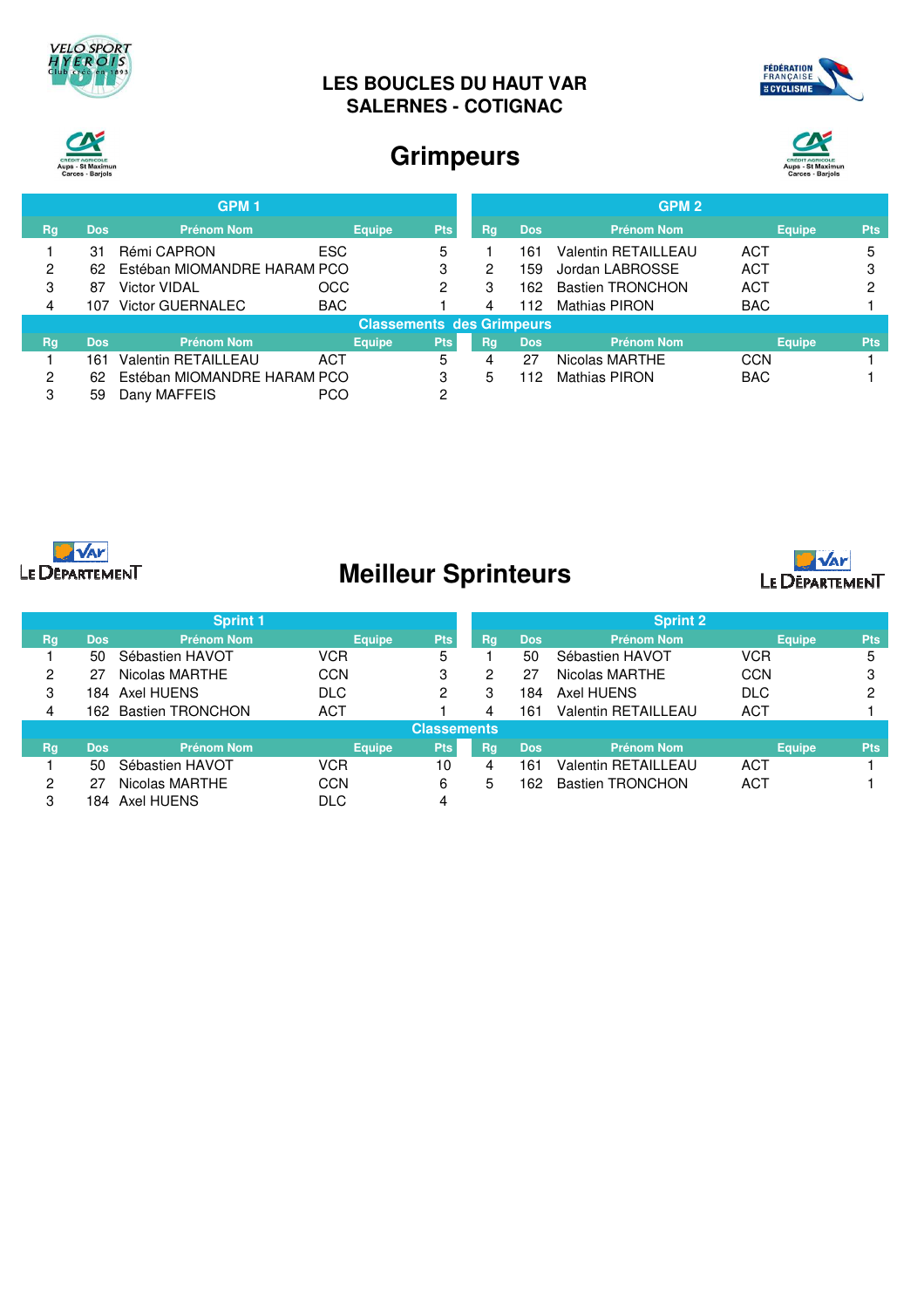

### **LES BOUCLES DU HAUT VAR SALERNES - COTIGNAC**



| <b>MARTHE Nicolas</b><br>27<br>4<br><b>CYCLO CLUB NOGENT SUR OISE</b><br>1<br>31<br><b>JOT Hugo</b><br>11<br>3<br>26<br><b>HANSART Philéas</b><br>16<br>25<br>5<br>105<br>ROSA Tommaso<br>$\overline{c}$<br>CICLISTICA ROSTESE ITALIEN<br>32<br>9<br>3<br>104<br><b>PALMA Alessio</b><br>LAINO Edoardo<br>18<br>99<br>184<br><b>HUENS Axel</b><br>$\mathbf{1}$<br>3<br>DUNKERQUE GRAND LITTORAL<br>54<br>3<br><b>MATTHYS Louka</b><br>183<br>22<br>187<br><b>LEDOUX Trystan</b><br>31<br>3<br><b>HAVOT Sébastien</b><br>50<br>71<br>4<br>VC ROUEN 76<br>3<br>55<br><b>PIERRE Alexis</b><br>10<br>58<br>56<br><b>VALOGNES Thibault</b><br><b>GUERNALEC Victor</b><br>12<br>107<br>5<br>87<br>3<br><b>BOURG AIN CYCLISME</b><br>106<br><b>BETELLI Pierre</b><br>36<br>39<br>111<br><b>LEROY Olivier</b><br><b>LEONIEN Alexandre</b><br>199<br>15<br>3<br>6<br><b>VC VAULX EN VELIN</b><br>92<br>32<br>194<br><b>ALLARD Basile</b><br><b>TOURDE Victor</b><br>45<br>197<br><b>RETAILLEAU Valentin</b><br>$\overline{2}$<br>161<br>7<br>AG2R CITROEN U23 TEAM<br>96<br>3<br>42<br>162<br><b>TRONCHON Bastien</b><br>52<br>158<br><b>DELPHIS Thomas</b><br><b>GAUTHERAT Pierre</b><br>6<br>38<br>SCO DIJON – TEAM MATERIEL<br>8<br>99<br>3<br>36<br><b>BENETEAU Lucas</b><br>21<br><b>VELO.COM</b><br>72<br>37<br><b>DEVROUTE Corentin</b><br><b>HANNAY Tyler</b><br>25<br>177<br>9<br><b>CC ETUPES</b><br>109<br>3<br>CASI VIALLET Isao Robin<br>29<br>176<br>55<br>178<br>RENARD HAQUIN Henri François<br><b>SOLER Victor</b><br>46<br>23<br>CHARVIEU CHAVAGNEUX ISERE<br>10<br>114<br>3<br>41<br>47<br><b>MARTIN Louison</b><br><b>CYCLISME</b><br>45<br>REINA Nathan<br>50<br><b>PEDERSEN Eric</b><br>$\overline{4}$<br>30<br>11<br><b>UC MONACO</b><br>123<br>3<br>MÉSZÁROS Bence<br>6<br>40<br>3<br>53<br><b>VAINIO Veeti</b><br>SIMON Yohann<br>119<br>19<br>US STE AUSTREBERTHE PAVILLY<br>$12 \overline{ }$<br>135<br>3<br>124<br><b>BOULENGER Adrien</b><br>56<br><b>BARENTIN</b><br>60<br>122<br><b>TERADA Yoshiki</b><br><b>BATISTA Camille</b><br>$\overline{7}$<br>64<br>13<br><b>GUIDON CHALETTOIS</b><br>137<br>3<br>POLETTO Antoine<br>62<br>68<br>PAGNIER Louka<br>68<br>67<br>15<br><b>BOLOT Simon</b><br>20<br>14<br><b>AC BISONTINE</b><br>139<br>3<br>49<br>19<br><b>MERMET Rémi</b><br>70<br>20<br><b>CAMPIONI Matéo</b><br>72<br><b>MEAL Theo</b><br>37<br>15<br><b>TEAM BRICQUEBEC COTENTIN</b><br>160<br>3<br><b>MALLE Nicolas</b><br>71<br>44<br>79<br>76<br><b>CLOUAIRE Raphaël</b><br>8<br><b>MARIN Julien</b><br>80<br>16<br><b>CR4C ROANNE</b><br>165<br>3<br>78<br><b>BELANGER Florentin</b><br>73<br>84<br>VARAGO Jérémy<br>79<br>DE JONCKHEERE Johan<br>146<br>38<br>17<br>175<br>3<br>UV AUBE<br>43<br><b>BLONDEL HERMANT Emile</b><br>144<br><b>RICHARD Baptiste</b><br>94<br>145<br>127<br><b>JOIN Alexandre</b><br>34<br>18<br><b>ISSOIRE CYCLISME COMPETITON</b><br>183<br>3<br>126<br><b>FAURE Xavier</b><br>69<br>80<br>128<br>RAYNAUD Baptiste<br>47<br><b>FAVARD Gatien</b><br>116<br>19<br>SPRINTER NICE METROPOLE<br>199<br>3<br><b>LEBEAU Mattis</b><br>74<br>113<br>78<br><b>COLLUCCINI Nicolas</b><br>114<br><b>KONIJN Alexander</b><br>13<br>26<br>20<br>212<br>AVC AIX EN PROVENCE<br>3<br>12<br>PERROT Leopold<br>88<br><b>BREUILLARD Nicolas</b><br>98<br>9<br><b>OUELLET Edward</b><br>46<br>168<br>21<br>213<br>TEAM MACADAM'S COWBOYS<br>3<br>167<br><b>NEHR Julien</b><br>76<br><b>JUMEAUX Louis</b><br>164<br>91<br>SAGNIER Théo<br>14<br>58<br>22<br>PARIS CYCLISTE OLYMPIQUE<br>$\overline{2}$<br>42<br>62<br>MIOMANDRE HARAMBILLET Estéba<br>28<br>35<br><b>LOISY Tanguy</b><br>13<br>23<br><b>EC ST ETIENNE</b><br>$\overline{2}$<br>67<br>32<br><b>CHAILLAN Emanuel</b><br>54<br><b>CHANUT Lucas</b><br>24<br>135<br>VELO CLUB TOURNUS-PASSION<br>24<br>85<br>$\overline{2}$<br>134<br><b>JAVOUHEY Clément</b><br>61<br><b>BOULANGE</b><br>PIALHOUX Elian<br>33<br>86<br>25<br>DN OCCITANIE<br>116<br>$\overline{2}$<br>89<br>PHILLIPPON Elliot<br>83<br>96<br><b>PULLEN Daniel</b><br>48<br>ASPTT NANCY MEURTHE ET<br>26<br>123<br>$\overline{2}$<br>75<br>97<br><b>BIETRY Sacha</b> | PI. | <b>Equipe</b>  | Dos | <b>Coureurs</b><br><b>Nom Prénom</b> | PI. | <b>Place</b> | Nb.<br><b>Coureurs</b> |
|------------------------------------------------------------------------------------------------------------------------------------------------------------------------------------------------------------------------------------------------------------------------------------------------------------------------------------------------------------------------------------------------------------------------------------------------------------------------------------------------------------------------------------------------------------------------------------------------------------------------------------------------------------------------------------------------------------------------------------------------------------------------------------------------------------------------------------------------------------------------------------------------------------------------------------------------------------------------------------------------------------------------------------------------------------------------------------------------------------------------------------------------------------------------------------------------------------------------------------------------------------------------------------------------------------------------------------------------------------------------------------------------------------------------------------------------------------------------------------------------------------------------------------------------------------------------------------------------------------------------------------------------------------------------------------------------------------------------------------------------------------------------------------------------------------------------------------------------------------------------------------------------------------------------------------------------------------------------------------------------------------------------------------------------------------------------------------------------------------------------------------------------------------------------------------------------------------------------------------------------------------------------------------------------------------------------------------------------------------------------------------------------------------------------------------------------------------------------------------------------------------------------------------------------------------------------------------------------------------------------------------------------------------------------------------------------------------------------------------------------------------------------------------------------------------------------------------------------------------------------------------------------------------------------------------------------------------------------------------------------------------------------------------------------------------------------------------------------------------------------------------------------------------------------------------------------------------------------------------------------------------------------------------------------------------------------------------------------------------------------------------------------------------------------------------------------------------------------------------------------------------------------------------------------------------------------------------------------------------------------------------------------------------------------------------------------------------------------------------------------------------------------------------------------------------------------------------------------------------------------------------------------------------------------------------------------------------------------------------------------------------------------------------------------------------------------------------------------------------------------------------------------|-----|----------------|-----|--------------------------------------|-----|--------------|------------------------|
|                                                                                                                                                                                                                                                                                                                                                                                                                                                                                                                                                                                                                                                                                                                                                                                                                                                                                                                                                                                                                                                                                                                                                                                                                                                                                                                                                                                                                                                                                                                                                                                                                                                                                                                                                                                                                                                                                                                                                                                                                                                                                                                                                                                                                                                                                                                                                                                                                                                                                                                                                                                                                                                                                                                                                                                                                                                                                                                                                                                                                                                                                                                                                                                                                                                                                                                                                                                                                                                                                                                                                                                                                                                                                                                                                                                                                                                                                                                                                                                                                                                                                                                                                |     |                |     |                                      |     |              |                        |
|                                                                                                                                                                                                                                                                                                                                                                                                                                                                                                                                                                                                                                                                                                                                                                                                                                                                                                                                                                                                                                                                                                                                                                                                                                                                                                                                                                                                                                                                                                                                                                                                                                                                                                                                                                                                                                                                                                                                                                                                                                                                                                                                                                                                                                                                                                                                                                                                                                                                                                                                                                                                                                                                                                                                                                                                                                                                                                                                                                                                                                                                                                                                                                                                                                                                                                                                                                                                                                                                                                                                                                                                                                                                                                                                                                                                                                                                                                                                                                                                                                                                                                                                                |     |                |     |                                      |     |              |                        |
|                                                                                                                                                                                                                                                                                                                                                                                                                                                                                                                                                                                                                                                                                                                                                                                                                                                                                                                                                                                                                                                                                                                                                                                                                                                                                                                                                                                                                                                                                                                                                                                                                                                                                                                                                                                                                                                                                                                                                                                                                                                                                                                                                                                                                                                                                                                                                                                                                                                                                                                                                                                                                                                                                                                                                                                                                                                                                                                                                                                                                                                                                                                                                                                                                                                                                                                                                                                                                                                                                                                                                                                                                                                                                                                                                                                                                                                                                                                                                                                                                                                                                                                                                |     |                |     |                                      |     |              |                        |
|                                                                                                                                                                                                                                                                                                                                                                                                                                                                                                                                                                                                                                                                                                                                                                                                                                                                                                                                                                                                                                                                                                                                                                                                                                                                                                                                                                                                                                                                                                                                                                                                                                                                                                                                                                                                                                                                                                                                                                                                                                                                                                                                                                                                                                                                                                                                                                                                                                                                                                                                                                                                                                                                                                                                                                                                                                                                                                                                                                                                                                                                                                                                                                                                                                                                                                                                                                                                                                                                                                                                                                                                                                                                                                                                                                                                                                                                                                                                                                                                                                                                                                                                                |     |                |     |                                      |     |              |                        |
|                                                                                                                                                                                                                                                                                                                                                                                                                                                                                                                                                                                                                                                                                                                                                                                                                                                                                                                                                                                                                                                                                                                                                                                                                                                                                                                                                                                                                                                                                                                                                                                                                                                                                                                                                                                                                                                                                                                                                                                                                                                                                                                                                                                                                                                                                                                                                                                                                                                                                                                                                                                                                                                                                                                                                                                                                                                                                                                                                                                                                                                                                                                                                                                                                                                                                                                                                                                                                                                                                                                                                                                                                                                                                                                                                                                                                                                                                                                                                                                                                                                                                                                                                |     |                |     |                                      |     |              |                        |
|                                                                                                                                                                                                                                                                                                                                                                                                                                                                                                                                                                                                                                                                                                                                                                                                                                                                                                                                                                                                                                                                                                                                                                                                                                                                                                                                                                                                                                                                                                                                                                                                                                                                                                                                                                                                                                                                                                                                                                                                                                                                                                                                                                                                                                                                                                                                                                                                                                                                                                                                                                                                                                                                                                                                                                                                                                                                                                                                                                                                                                                                                                                                                                                                                                                                                                                                                                                                                                                                                                                                                                                                                                                                                                                                                                                                                                                                                                                                                                                                                                                                                                                                                |     |                |     |                                      |     |              |                        |
|                                                                                                                                                                                                                                                                                                                                                                                                                                                                                                                                                                                                                                                                                                                                                                                                                                                                                                                                                                                                                                                                                                                                                                                                                                                                                                                                                                                                                                                                                                                                                                                                                                                                                                                                                                                                                                                                                                                                                                                                                                                                                                                                                                                                                                                                                                                                                                                                                                                                                                                                                                                                                                                                                                                                                                                                                                                                                                                                                                                                                                                                                                                                                                                                                                                                                                                                                                                                                                                                                                                                                                                                                                                                                                                                                                                                                                                                                                                                                                                                                                                                                                                                                |     |                |     |                                      |     |              |                        |
|                                                                                                                                                                                                                                                                                                                                                                                                                                                                                                                                                                                                                                                                                                                                                                                                                                                                                                                                                                                                                                                                                                                                                                                                                                                                                                                                                                                                                                                                                                                                                                                                                                                                                                                                                                                                                                                                                                                                                                                                                                                                                                                                                                                                                                                                                                                                                                                                                                                                                                                                                                                                                                                                                                                                                                                                                                                                                                                                                                                                                                                                                                                                                                                                                                                                                                                                                                                                                                                                                                                                                                                                                                                                                                                                                                                                                                                                                                                                                                                                                                                                                                                                                |     |                |     |                                      |     |              |                        |
|                                                                                                                                                                                                                                                                                                                                                                                                                                                                                                                                                                                                                                                                                                                                                                                                                                                                                                                                                                                                                                                                                                                                                                                                                                                                                                                                                                                                                                                                                                                                                                                                                                                                                                                                                                                                                                                                                                                                                                                                                                                                                                                                                                                                                                                                                                                                                                                                                                                                                                                                                                                                                                                                                                                                                                                                                                                                                                                                                                                                                                                                                                                                                                                                                                                                                                                                                                                                                                                                                                                                                                                                                                                                                                                                                                                                                                                                                                                                                                                                                                                                                                                                                |     |                |     |                                      |     |              |                        |
|                                                                                                                                                                                                                                                                                                                                                                                                                                                                                                                                                                                                                                                                                                                                                                                                                                                                                                                                                                                                                                                                                                                                                                                                                                                                                                                                                                                                                                                                                                                                                                                                                                                                                                                                                                                                                                                                                                                                                                                                                                                                                                                                                                                                                                                                                                                                                                                                                                                                                                                                                                                                                                                                                                                                                                                                                                                                                                                                                                                                                                                                                                                                                                                                                                                                                                                                                                                                                                                                                                                                                                                                                                                                                                                                                                                                                                                                                                                                                                                                                                                                                                                                                |     |                |     |                                      |     |              |                        |
|                                                                                                                                                                                                                                                                                                                                                                                                                                                                                                                                                                                                                                                                                                                                                                                                                                                                                                                                                                                                                                                                                                                                                                                                                                                                                                                                                                                                                                                                                                                                                                                                                                                                                                                                                                                                                                                                                                                                                                                                                                                                                                                                                                                                                                                                                                                                                                                                                                                                                                                                                                                                                                                                                                                                                                                                                                                                                                                                                                                                                                                                                                                                                                                                                                                                                                                                                                                                                                                                                                                                                                                                                                                                                                                                                                                                                                                                                                                                                                                                                                                                                                                                                |     |                |     |                                      |     |              |                        |
|                                                                                                                                                                                                                                                                                                                                                                                                                                                                                                                                                                                                                                                                                                                                                                                                                                                                                                                                                                                                                                                                                                                                                                                                                                                                                                                                                                                                                                                                                                                                                                                                                                                                                                                                                                                                                                                                                                                                                                                                                                                                                                                                                                                                                                                                                                                                                                                                                                                                                                                                                                                                                                                                                                                                                                                                                                                                                                                                                                                                                                                                                                                                                                                                                                                                                                                                                                                                                                                                                                                                                                                                                                                                                                                                                                                                                                                                                                                                                                                                                                                                                                                                                |     |                |     |                                      |     |              |                        |
|                                                                                                                                                                                                                                                                                                                                                                                                                                                                                                                                                                                                                                                                                                                                                                                                                                                                                                                                                                                                                                                                                                                                                                                                                                                                                                                                                                                                                                                                                                                                                                                                                                                                                                                                                                                                                                                                                                                                                                                                                                                                                                                                                                                                                                                                                                                                                                                                                                                                                                                                                                                                                                                                                                                                                                                                                                                                                                                                                                                                                                                                                                                                                                                                                                                                                                                                                                                                                                                                                                                                                                                                                                                                                                                                                                                                                                                                                                                                                                                                                                                                                                                                                |     |                |     |                                      |     |              |                        |
|                                                                                                                                                                                                                                                                                                                                                                                                                                                                                                                                                                                                                                                                                                                                                                                                                                                                                                                                                                                                                                                                                                                                                                                                                                                                                                                                                                                                                                                                                                                                                                                                                                                                                                                                                                                                                                                                                                                                                                                                                                                                                                                                                                                                                                                                                                                                                                                                                                                                                                                                                                                                                                                                                                                                                                                                                                                                                                                                                                                                                                                                                                                                                                                                                                                                                                                                                                                                                                                                                                                                                                                                                                                                                                                                                                                                                                                                                                                                                                                                                                                                                                                                                |     |                |     |                                      |     |              |                        |
|                                                                                                                                                                                                                                                                                                                                                                                                                                                                                                                                                                                                                                                                                                                                                                                                                                                                                                                                                                                                                                                                                                                                                                                                                                                                                                                                                                                                                                                                                                                                                                                                                                                                                                                                                                                                                                                                                                                                                                                                                                                                                                                                                                                                                                                                                                                                                                                                                                                                                                                                                                                                                                                                                                                                                                                                                                                                                                                                                                                                                                                                                                                                                                                                                                                                                                                                                                                                                                                                                                                                                                                                                                                                                                                                                                                                                                                                                                                                                                                                                                                                                                                                                |     |                |     |                                      |     |              |                        |
|                                                                                                                                                                                                                                                                                                                                                                                                                                                                                                                                                                                                                                                                                                                                                                                                                                                                                                                                                                                                                                                                                                                                                                                                                                                                                                                                                                                                                                                                                                                                                                                                                                                                                                                                                                                                                                                                                                                                                                                                                                                                                                                                                                                                                                                                                                                                                                                                                                                                                                                                                                                                                                                                                                                                                                                                                                                                                                                                                                                                                                                                                                                                                                                                                                                                                                                                                                                                                                                                                                                                                                                                                                                                                                                                                                                                                                                                                                                                                                                                                                                                                                                                                |     |                |     |                                      |     |              |                        |
|                                                                                                                                                                                                                                                                                                                                                                                                                                                                                                                                                                                                                                                                                                                                                                                                                                                                                                                                                                                                                                                                                                                                                                                                                                                                                                                                                                                                                                                                                                                                                                                                                                                                                                                                                                                                                                                                                                                                                                                                                                                                                                                                                                                                                                                                                                                                                                                                                                                                                                                                                                                                                                                                                                                                                                                                                                                                                                                                                                                                                                                                                                                                                                                                                                                                                                                                                                                                                                                                                                                                                                                                                                                                                                                                                                                                                                                                                                                                                                                                                                                                                                                                                |     |                |     |                                      |     |              |                        |
|                                                                                                                                                                                                                                                                                                                                                                                                                                                                                                                                                                                                                                                                                                                                                                                                                                                                                                                                                                                                                                                                                                                                                                                                                                                                                                                                                                                                                                                                                                                                                                                                                                                                                                                                                                                                                                                                                                                                                                                                                                                                                                                                                                                                                                                                                                                                                                                                                                                                                                                                                                                                                                                                                                                                                                                                                                                                                                                                                                                                                                                                                                                                                                                                                                                                                                                                                                                                                                                                                                                                                                                                                                                                                                                                                                                                                                                                                                                                                                                                                                                                                                                                                |     |                |     |                                      |     |              |                        |
|                                                                                                                                                                                                                                                                                                                                                                                                                                                                                                                                                                                                                                                                                                                                                                                                                                                                                                                                                                                                                                                                                                                                                                                                                                                                                                                                                                                                                                                                                                                                                                                                                                                                                                                                                                                                                                                                                                                                                                                                                                                                                                                                                                                                                                                                                                                                                                                                                                                                                                                                                                                                                                                                                                                                                                                                                                                                                                                                                                                                                                                                                                                                                                                                                                                                                                                                                                                                                                                                                                                                                                                                                                                                                                                                                                                                                                                                                                                                                                                                                                                                                                                                                |     |                |     |                                      |     |              |                        |
|                                                                                                                                                                                                                                                                                                                                                                                                                                                                                                                                                                                                                                                                                                                                                                                                                                                                                                                                                                                                                                                                                                                                                                                                                                                                                                                                                                                                                                                                                                                                                                                                                                                                                                                                                                                                                                                                                                                                                                                                                                                                                                                                                                                                                                                                                                                                                                                                                                                                                                                                                                                                                                                                                                                                                                                                                                                                                                                                                                                                                                                                                                                                                                                                                                                                                                                                                                                                                                                                                                                                                                                                                                                                                                                                                                                                                                                                                                                                                                                                                                                                                                                                                |     |                |     |                                      |     |              |                        |
|                                                                                                                                                                                                                                                                                                                                                                                                                                                                                                                                                                                                                                                                                                                                                                                                                                                                                                                                                                                                                                                                                                                                                                                                                                                                                                                                                                                                                                                                                                                                                                                                                                                                                                                                                                                                                                                                                                                                                                                                                                                                                                                                                                                                                                                                                                                                                                                                                                                                                                                                                                                                                                                                                                                                                                                                                                                                                                                                                                                                                                                                                                                                                                                                                                                                                                                                                                                                                                                                                                                                                                                                                                                                                                                                                                                                                                                                                                                                                                                                                                                                                                                                                |     |                |     |                                      |     |              |                        |
|                                                                                                                                                                                                                                                                                                                                                                                                                                                                                                                                                                                                                                                                                                                                                                                                                                                                                                                                                                                                                                                                                                                                                                                                                                                                                                                                                                                                                                                                                                                                                                                                                                                                                                                                                                                                                                                                                                                                                                                                                                                                                                                                                                                                                                                                                                                                                                                                                                                                                                                                                                                                                                                                                                                                                                                                                                                                                                                                                                                                                                                                                                                                                                                                                                                                                                                                                                                                                                                                                                                                                                                                                                                                                                                                                                                                                                                                                                                                                                                                                                                                                                                                                |     |                |     |                                      |     |              |                        |
|                                                                                                                                                                                                                                                                                                                                                                                                                                                                                                                                                                                                                                                                                                                                                                                                                                                                                                                                                                                                                                                                                                                                                                                                                                                                                                                                                                                                                                                                                                                                                                                                                                                                                                                                                                                                                                                                                                                                                                                                                                                                                                                                                                                                                                                                                                                                                                                                                                                                                                                                                                                                                                                                                                                                                                                                                                                                                                                                                                                                                                                                                                                                                                                                                                                                                                                                                                                                                                                                                                                                                                                                                                                                                                                                                                                                                                                                                                                                                                                                                                                                                                                                                |     |                |     |                                      |     |              |                        |
|                                                                                                                                                                                                                                                                                                                                                                                                                                                                                                                                                                                                                                                                                                                                                                                                                                                                                                                                                                                                                                                                                                                                                                                                                                                                                                                                                                                                                                                                                                                                                                                                                                                                                                                                                                                                                                                                                                                                                                                                                                                                                                                                                                                                                                                                                                                                                                                                                                                                                                                                                                                                                                                                                                                                                                                                                                                                                                                                                                                                                                                                                                                                                                                                                                                                                                                                                                                                                                                                                                                                                                                                                                                                                                                                                                                                                                                                                                                                                                                                                                                                                                                                                |     |                |     |                                      |     |              |                        |
|                                                                                                                                                                                                                                                                                                                                                                                                                                                                                                                                                                                                                                                                                                                                                                                                                                                                                                                                                                                                                                                                                                                                                                                                                                                                                                                                                                                                                                                                                                                                                                                                                                                                                                                                                                                                                                                                                                                                                                                                                                                                                                                                                                                                                                                                                                                                                                                                                                                                                                                                                                                                                                                                                                                                                                                                                                                                                                                                                                                                                                                                                                                                                                                                                                                                                                                                                                                                                                                                                                                                                                                                                                                                                                                                                                                                                                                                                                                                                                                                                                                                                                                                                |     |                |     |                                      |     |              |                        |
|                                                                                                                                                                                                                                                                                                                                                                                                                                                                                                                                                                                                                                                                                                                                                                                                                                                                                                                                                                                                                                                                                                                                                                                                                                                                                                                                                                                                                                                                                                                                                                                                                                                                                                                                                                                                                                                                                                                                                                                                                                                                                                                                                                                                                                                                                                                                                                                                                                                                                                                                                                                                                                                                                                                                                                                                                                                                                                                                                                                                                                                                                                                                                                                                                                                                                                                                                                                                                                                                                                                                                                                                                                                                                                                                                                                                                                                                                                                                                                                                                                                                                                                                                |     |                |     |                                      |     |              |                        |
|                                                                                                                                                                                                                                                                                                                                                                                                                                                                                                                                                                                                                                                                                                                                                                                                                                                                                                                                                                                                                                                                                                                                                                                                                                                                                                                                                                                                                                                                                                                                                                                                                                                                                                                                                                                                                                                                                                                                                                                                                                                                                                                                                                                                                                                                                                                                                                                                                                                                                                                                                                                                                                                                                                                                                                                                                                                                                                                                                                                                                                                                                                                                                                                                                                                                                                                                                                                                                                                                                                                                                                                                                                                                                                                                                                                                                                                                                                                                                                                                                                                                                                                                                |     |                |     |                                      |     |              |                        |
|                                                                                                                                                                                                                                                                                                                                                                                                                                                                                                                                                                                                                                                                                                                                                                                                                                                                                                                                                                                                                                                                                                                                                                                                                                                                                                                                                                                                                                                                                                                                                                                                                                                                                                                                                                                                                                                                                                                                                                                                                                                                                                                                                                                                                                                                                                                                                                                                                                                                                                                                                                                                                                                                                                                                                                                                                                                                                                                                                                                                                                                                                                                                                                                                                                                                                                                                                                                                                                                                                                                                                                                                                                                                                                                                                                                                                                                                                                                                                                                                                                                                                                                                                |     |                |     |                                      |     |              |                        |
|                                                                                                                                                                                                                                                                                                                                                                                                                                                                                                                                                                                                                                                                                                                                                                                                                                                                                                                                                                                                                                                                                                                                                                                                                                                                                                                                                                                                                                                                                                                                                                                                                                                                                                                                                                                                                                                                                                                                                                                                                                                                                                                                                                                                                                                                                                                                                                                                                                                                                                                                                                                                                                                                                                                                                                                                                                                                                                                                                                                                                                                                                                                                                                                                                                                                                                                                                                                                                                                                                                                                                                                                                                                                                                                                                                                                                                                                                                                                                                                                                                                                                                                                                |     |                |     |                                      |     |              |                        |
|                                                                                                                                                                                                                                                                                                                                                                                                                                                                                                                                                                                                                                                                                                                                                                                                                                                                                                                                                                                                                                                                                                                                                                                                                                                                                                                                                                                                                                                                                                                                                                                                                                                                                                                                                                                                                                                                                                                                                                                                                                                                                                                                                                                                                                                                                                                                                                                                                                                                                                                                                                                                                                                                                                                                                                                                                                                                                                                                                                                                                                                                                                                                                                                                                                                                                                                                                                                                                                                                                                                                                                                                                                                                                                                                                                                                                                                                                                                                                                                                                                                                                                                                                |     |                |     |                                      |     |              |                        |
|                                                                                                                                                                                                                                                                                                                                                                                                                                                                                                                                                                                                                                                                                                                                                                                                                                                                                                                                                                                                                                                                                                                                                                                                                                                                                                                                                                                                                                                                                                                                                                                                                                                                                                                                                                                                                                                                                                                                                                                                                                                                                                                                                                                                                                                                                                                                                                                                                                                                                                                                                                                                                                                                                                                                                                                                                                                                                                                                                                                                                                                                                                                                                                                                                                                                                                                                                                                                                                                                                                                                                                                                                                                                                                                                                                                                                                                                                                                                                                                                                                                                                                                                                |     |                |     |                                      |     |              |                        |
|                                                                                                                                                                                                                                                                                                                                                                                                                                                                                                                                                                                                                                                                                                                                                                                                                                                                                                                                                                                                                                                                                                                                                                                                                                                                                                                                                                                                                                                                                                                                                                                                                                                                                                                                                                                                                                                                                                                                                                                                                                                                                                                                                                                                                                                                                                                                                                                                                                                                                                                                                                                                                                                                                                                                                                                                                                                                                                                                                                                                                                                                                                                                                                                                                                                                                                                                                                                                                                                                                                                                                                                                                                                                                                                                                                                                                                                                                                                                                                                                                                                                                                                                                |     |                |     |                                      |     |              |                        |
|                                                                                                                                                                                                                                                                                                                                                                                                                                                                                                                                                                                                                                                                                                                                                                                                                                                                                                                                                                                                                                                                                                                                                                                                                                                                                                                                                                                                                                                                                                                                                                                                                                                                                                                                                                                                                                                                                                                                                                                                                                                                                                                                                                                                                                                                                                                                                                                                                                                                                                                                                                                                                                                                                                                                                                                                                                                                                                                                                                                                                                                                                                                                                                                                                                                                                                                                                                                                                                                                                                                                                                                                                                                                                                                                                                                                                                                                                                                                                                                                                                                                                                                                                |     |                |     |                                      |     |              |                        |
|                                                                                                                                                                                                                                                                                                                                                                                                                                                                                                                                                                                                                                                                                                                                                                                                                                                                                                                                                                                                                                                                                                                                                                                                                                                                                                                                                                                                                                                                                                                                                                                                                                                                                                                                                                                                                                                                                                                                                                                                                                                                                                                                                                                                                                                                                                                                                                                                                                                                                                                                                                                                                                                                                                                                                                                                                                                                                                                                                                                                                                                                                                                                                                                                                                                                                                                                                                                                                                                                                                                                                                                                                                                                                                                                                                                                                                                                                                                                                                                                                                                                                                                                                |     |                |     |                                      |     |              |                        |
|                                                                                                                                                                                                                                                                                                                                                                                                                                                                                                                                                                                                                                                                                                                                                                                                                                                                                                                                                                                                                                                                                                                                                                                                                                                                                                                                                                                                                                                                                                                                                                                                                                                                                                                                                                                                                                                                                                                                                                                                                                                                                                                                                                                                                                                                                                                                                                                                                                                                                                                                                                                                                                                                                                                                                                                                                                                                                                                                                                                                                                                                                                                                                                                                                                                                                                                                                                                                                                                                                                                                                                                                                                                                                                                                                                                                                                                                                                                                                                                                                                                                                                                                                |     |                |     |                                      |     |              |                        |
|                                                                                                                                                                                                                                                                                                                                                                                                                                                                                                                                                                                                                                                                                                                                                                                                                                                                                                                                                                                                                                                                                                                                                                                                                                                                                                                                                                                                                                                                                                                                                                                                                                                                                                                                                                                                                                                                                                                                                                                                                                                                                                                                                                                                                                                                                                                                                                                                                                                                                                                                                                                                                                                                                                                                                                                                                                                                                                                                                                                                                                                                                                                                                                                                                                                                                                                                                                                                                                                                                                                                                                                                                                                                                                                                                                                                                                                                                                                                                                                                                                                                                                                                                |     |                |     |                                      |     |              |                        |
|                                                                                                                                                                                                                                                                                                                                                                                                                                                                                                                                                                                                                                                                                                                                                                                                                                                                                                                                                                                                                                                                                                                                                                                                                                                                                                                                                                                                                                                                                                                                                                                                                                                                                                                                                                                                                                                                                                                                                                                                                                                                                                                                                                                                                                                                                                                                                                                                                                                                                                                                                                                                                                                                                                                                                                                                                                                                                                                                                                                                                                                                                                                                                                                                                                                                                                                                                                                                                                                                                                                                                                                                                                                                                                                                                                                                                                                                                                                                                                                                                                                                                                                                                |     |                |     |                                      |     |              |                        |
|                                                                                                                                                                                                                                                                                                                                                                                                                                                                                                                                                                                                                                                                                                                                                                                                                                                                                                                                                                                                                                                                                                                                                                                                                                                                                                                                                                                                                                                                                                                                                                                                                                                                                                                                                                                                                                                                                                                                                                                                                                                                                                                                                                                                                                                                                                                                                                                                                                                                                                                                                                                                                                                                                                                                                                                                                                                                                                                                                                                                                                                                                                                                                                                                                                                                                                                                                                                                                                                                                                                                                                                                                                                                                                                                                                                                                                                                                                                                                                                                                                                                                                                                                |     |                |     |                                      |     |              |                        |
|                                                                                                                                                                                                                                                                                                                                                                                                                                                                                                                                                                                                                                                                                                                                                                                                                                                                                                                                                                                                                                                                                                                                                                                                                                                                                                                                                                                                                                                                                                                                                                                                                                                                                                                                                                                                                                                                                                                                                                                                                                                                                                                                                                                                                                                                                                                                                                                                                                                                                                                                                                                                                                                                                                                                                                                                                                                                                                                                                                                                                                                                                                                                                                                                                                                                                                                                                                                                                                                                                                                                                                                                                                                                                                                                                                                                                                                                                                                                                                                                                                                                                                                                                |     |                |     |                                      |     |              |                        |
|                                                                                                                                                                                                                                                                                                                                                                                                                                                                                                                                                                                                                                                                                                                                                                                                                                                                                                                                                                                                                                                                                                                                                                                                                                                                                                                                                                                                                                                                                                                                                                                                                                                                                                                                                                                                                                                                                                                                                                                                                                                                                                                                                                                                                                                                                                                                                                                                                                                                                                                                                                                                                                                                                                                                                                                                                                                                                                                                                                                                                                                                                                                                                                                                                                                                                                                                                                                                                                                                                                                                                                                                                                                                                                                                                                                                                                                                                                                                                                                                                                                                                                                                                |     |                |     |                                      |     |              |                        |
|                                                                                                                                                                                                                                                                                                                                                                                                                                                                                                                                                                                                                                                                                                                                                                                                                                                                                                                                                                                                                                                                                                                                                                                                                                                                                                                                                                                                                                                                                                                                                                                                                                                                                                                                                                                                                                                                                                                                                                                                                                                                                                                                                                                                                                                                                                                                                                                                                                                                                                                                                                                                                                                                                                                                                                                                                                                                                                                                                                                                                                                                                                                                                                                                                                                                                                                                                                                                                                                                                                                                                                                                                                                                                                                                                                                                                                                                                                                                                                                                                                                                                                                                                |     |                |     |                                      |     |              |                        |
|                                                                                                                                                                                                                                                                                                                                                                                                                                                                                                                                                                                                                                                                                                                                                                                                                                                                                                                                                                                                                                                                                                                                                                                                                                                                                                                                                                                                                                                                                                                                                                                                                                                                                                                                                                                                                                                                                                                                                                                                                                                                                                                                                                                                                                                                                                                                                                                                                                                                                                                                                                                                                                                                                                                                                                                                                                                                                                                                                                                                                                                                                                                                                                                                                                                                                                                                                                                                                                                                                                                                                                                                                                                                                                                                                                                                                                                                                                                                                                                                                                                                                                                                                |     |                |     |                                      |     |              |                        |
|                                                                                                                                                                                                                                                                                                                                                                                                                                                                                                                                                                                                                                                                                                                                                                                                                                                                                                                                                                                                                                                                                                                                                                                                                                                                                                                                                                                                                                                                                                                                                                                                                                                                                                                                                                                                                                                                                                                                                                                                                                                                                                                                                                                                                                                                                                                                                                                                                                                                                                                                                                                                                                                                                                                                                                                                                                                                                                                                                                                                                                                                                                                                                                                                                                                                                                                                                                                                                                                                                                                                                                                                                                                                                                                                                                                                                                                                                                                                                                                                                                                                                                                                                |     |                |     |                                      |     |              |                        |
|                                                                                                                                                                                                                                                                                                                                                                                                                                                                                                                                                                                                                                                                                                                                                                                                                                                                                                                                                                                                                                                                                                                                                                                                                                                                                                                                                                                                                                                                                                                                                                                                                                                                                                                                                                                                                                                                                                                                                                                                                                                                                                                                                                                                                                                                                                                                                                                                                                                                                                                                                                                                                                                                                                                                                                                                                                                                                                                                                                                                                                                                                                                                                                                                                                                                                                                                                                                                                                                                                                                                                                                                                                                                                                                                                                                                                                                                                                                                                                                                                                                                                                                                                |     |                |     |                                      |     |              |                        |
|                                                                                                                                                                                                                                                                                                                                                                                                                                                                                                                                                                                                                                                                                                                                                                                                                                                                                                                                                                                                                                                                                                                                                                                                                                                                                                                                                                                                                                                                                                                                                                                                                                                                                                                                                                                                                                                                                                                                                                                                                                                                                                                                                                                                                                                                                                                                                                                                                                                                                                                                                                                                                                                                                                                                                                                                                                                                                                                                                                                                                                                                                                                                                                                                                                                                                                                                                                                                                                                                                                                                                                                                                                                                                                                                                                                                                                                                                                                                                                                                                                                                                                                                                |     |                |     |                                      |     |              |                        |
|                                                                                                                                                                                                                                                                                                                                                                                                                                                                                                                                                                                                                                                                                                                                                                                                                                                                                                                                                                                                                                                                                                                                                                                                                                                                                                                                                                                                                                                                                                                                                                                                                                                                                                                                                                                                                                                                                                                                                                                                                                                                                                                                                                                                                                                                                                                                                                                                                                                                                                                                                                                                                                                                                                                                                                                                                                                                                                                                                                                                                                                                                                                                                                                                                                                                                                                                                                                                                                                                                                                                                                                                                                                                                                                                                                                                                                                                                                                                                                                                                                                                                                                                                |     |                |     |                                      |     |              |                        |
|                                                                                                                                                                                                                                                                                                                                                                                                                                                                                                                                                                                                                                                                                                                                                                                                                                                                                                                                                                                                                                                                                                                                                                                                                                                                                                                                                                                                                                                                                                                                                                                                                                                                                                                                                                                                                                                                                                                                                                                                                                                                                                                                                                                                                                                                                                                                                                                                                                                                                                                                                                                                                                                                                                                                                                                                                                                                                                                                                                                                                                                                                                                                                                                                                                                                                                                                                                                                                                                                                                                                                                                                                                                                                                                                                                                                                                                                                                                                                                                                                                                                                                                                                |     |                |     |                                      |     |              |                        |
|                                                                                                                                                                                                                                                                                                                                                                                                                                                                                                                                                                                                                                                                                                                                                                                                                                                                                                                                                                                                                                                                                                                                                                                                                                                                                                                                                                                                                                                                                                                                                                                                                                                                                                                                                                                                                                                                                                                                                                                                                                                                                                                                                                                                                                                                                                                                                                                                                                                                                                                                                                                                                                                                                                                                                                                                                                                                                                                                                                                                                                                                                                                                                                                                                                                                                                                                                                                                                                                                                                                                                                                                                                                                                                                                                                                                                                                                                                                                                                                                                                                                                                                                                |     |                |     |                                      |     |              |                        |
|                                                                                                                                                                                                                                                                                                                                                                                                                                                                                                                                                                                                                                                                                                                                                                                                                                                                                                                                                                                                                                                                                                                                                                                                                                                                                                                                                                                                                                                                                                                                                                                                                                                                                                                                                                                                                                                                                                                                                                                                                                                                                                                                                                                                                                                                                                                                                                                                                                                                                                                                                                                                                                                                                                                                                                                                                                                                                                                                                                                                                                                                                                                                                                                                                                                                                                                                                                                                                                                                                                                                                                                                                                                                                                                                                                                                                                                                                                                                                                                                                                                                                                                                                |     |                |     |                                      |     |              |                        |
|                                                                                                                                                                                                                                                                                                                                                                                                                                                                                                                                                                                                                                                                                                                                                                                                                                                                                                                                                                                                                                                                                                                                                                                                                                                                                                                                                                                                                                                                                                                                                                                                                                                                                                                                                                                                                                                                                                                                                                                                                                                                                                                                                                                                                                                                                                                                                                                                                                                                                                                                                                                                                                                                                                                                                                                                                                                                                                                                                                                                                                                                                                                                                                                                                                                                                                                                                                                                                                                                                                                                                                                                                                                                                                                                                                                                                                                                                                                                                                                                                                                                                                                                                |     |                |     |                                      |     |              |                        |
|                                                                                                                                                                                                                                                                                                                                                                                                                                                                                                                                                                                                                                                                                                                                                                                                                                                                                                                                                                                                                                                                                                                                                                                                                                                                                                                                                                                                                                                                                                                                                                                                                                                                                                                                                                                                                                                                                                                                                                                                                                                                                                                                                                                                                                                                                                                                                                                                                                                                                                                                                                                                                                                                                                                                                                                                                                                                                                                                                                                                                                                                                                                                                                                                                                                                                                                                                                                                                                                                                                                                                                                                                                                                                                                                                                                                                                                                                                                                                                                                                                                                                                                                                |     | <b>MOSELLE</b> |     |                                      |     |              |                        |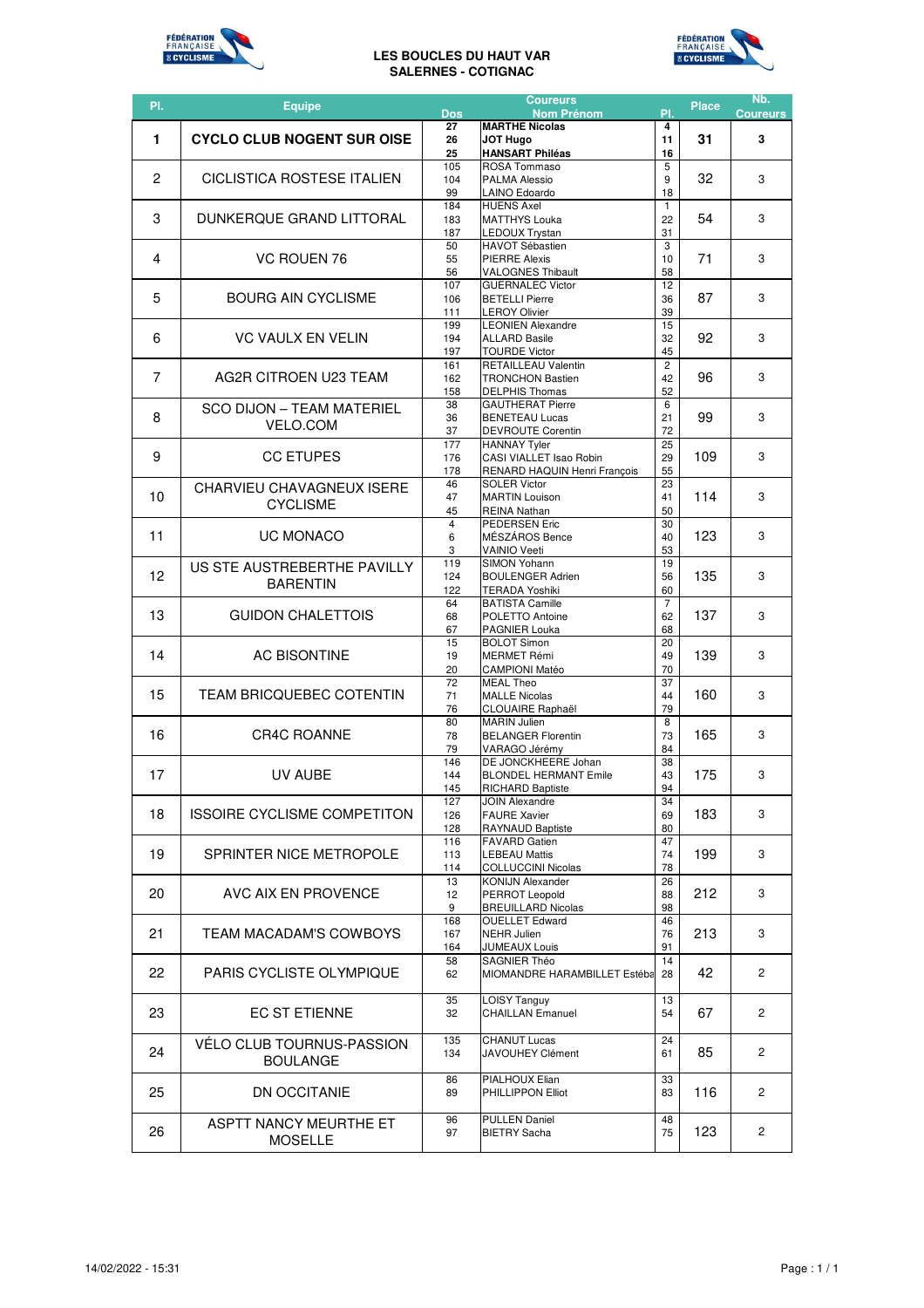



## LES BOUCLES DU HAUT VAR

### SALERNES - COTIGNAC

## **Tableau D'Honneur**

**Vainqueur SALERNES COTIGNAC OBB**  $\overline{\mathbf{H}}$ **HUENS Axel** DUNKERQUE GRAND LITTORAL**2ème de l'épreuve 3ème de l'épreuve RETAILLEAU Valentin HAVOT Sébastien** AG2R CITROEN U23 TEAM VC ROUEN 76 **Grimpeurs Meilleur Sprinteurs NAr CREDIT AGRICOLE**<br>Aups - St Maximun<br>Carces - Barjols LE DEPARTEMENT **RETAILLEAU Valentin HAVOT Sébastien** AG2R CITROEN U23 TEAM VC ROUEN 76 **Régional Meilleur Jeune**  $\theta$   $a_{H_u}$ Groupama Aups - Riez **GIORDANENGO Tom GAUTHERAT Pierre** MARTIGUES SC SCO DIJON – TEAM MATERIEL VELO.COM

**Meilleure Equipe du Jour**

## **CYCLO CLUB NOGENT SUR OISE**



**Classements & Résultats:** http://www.stsport.fr